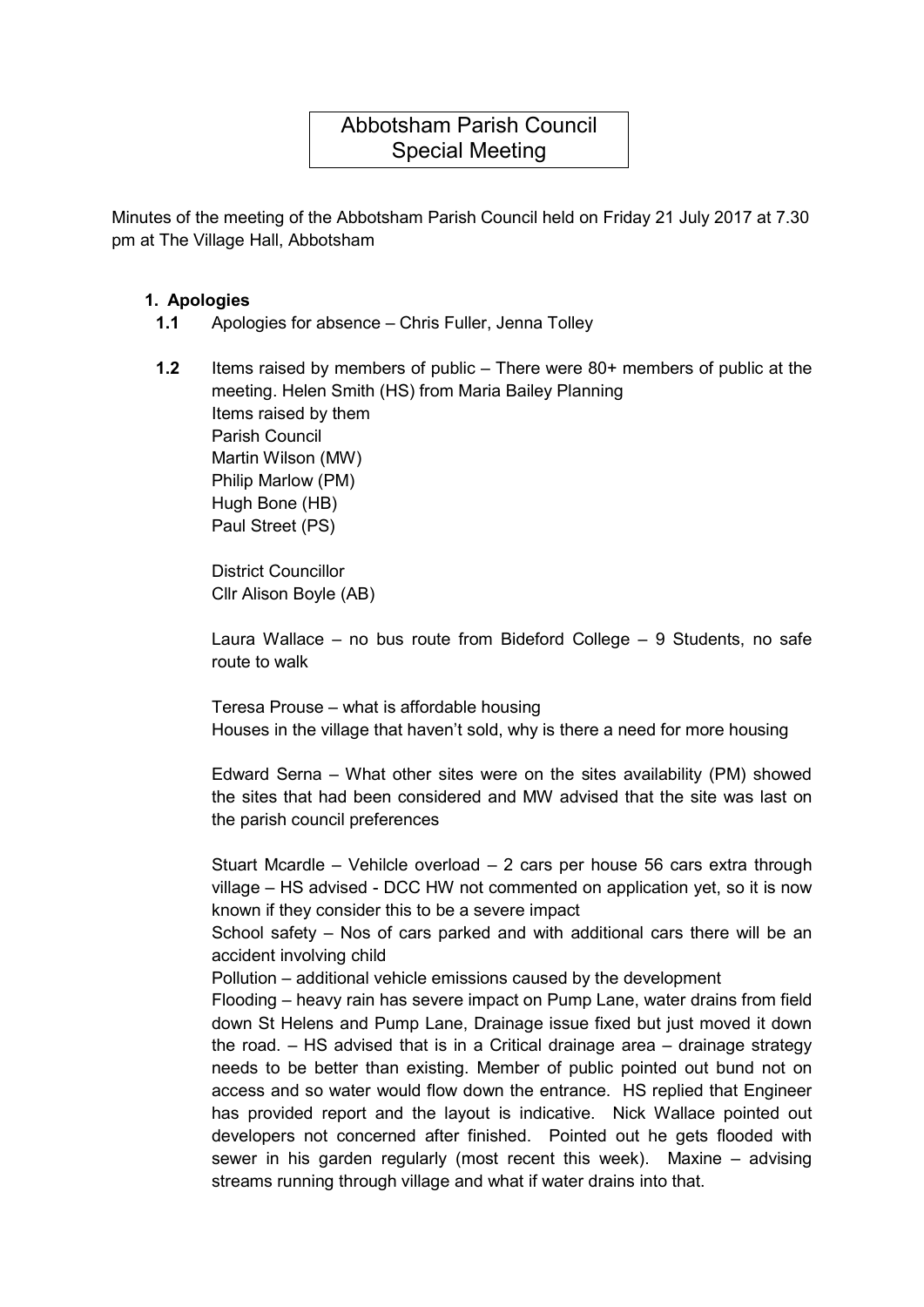Lack of amenity – no shop, doesn't make sense adding more houses. HS – with no 5 year supply, is it sustainable, access to services and facilities, reduced reliance on car.

Louise Bingham – Could there be more houses – (HS) description upto 28 so detailed application would need to be for 28 or less. TDC may consider 28 may be too many. Local Plan should be adopted by TDC by end of the year. Can videos of issues be submitted.

Ed Serna – will drainage solution work. (HS) Will need additional work when detailed submitted

Maxine – light pollution, not suburban Wildlife – has observed what is in and around, barn owls, MS – ecology report was based on half field during one day.

AB – advised on AONB detail. Asked everyone to email her their concerns, she has had meeting with Steve Belli (TDC), and then meeting with Rick and Maria and MW next week. She advised that she would meet with all parties before deciding if she will call the application in.

Andy Bloodworth – Negative impact on AONB – (AB) doesn't want to predetermine at a meeting. Wants to collate information. (PM) pointed out that barn owl nesting. Andy commented that would be losing village to urban sprawl. AB – increase of 47% in villages housing. Global objections and then specifics to property

Ed Serna – if called in 2 objectors and 2 for the application. Who would be speaking for the objectors

Louise – referred to roller coaster, opposed to it being called in. Suggesting objections have more power.

AB – advised likely to be higher level planning officer. Call in date is 31 July.

Laura – When decision going to be made on Lower Winsford

Maxine – raised internet issues, says by covered by existing hedges, that is not going to screen as they can be seen through in winter.

Annie – traffic, lorries, flooding all would increase likelihood of potholes.

Stuart – should every person write in. Advised that 2 individual letters from each member of household should write in, covering different issues.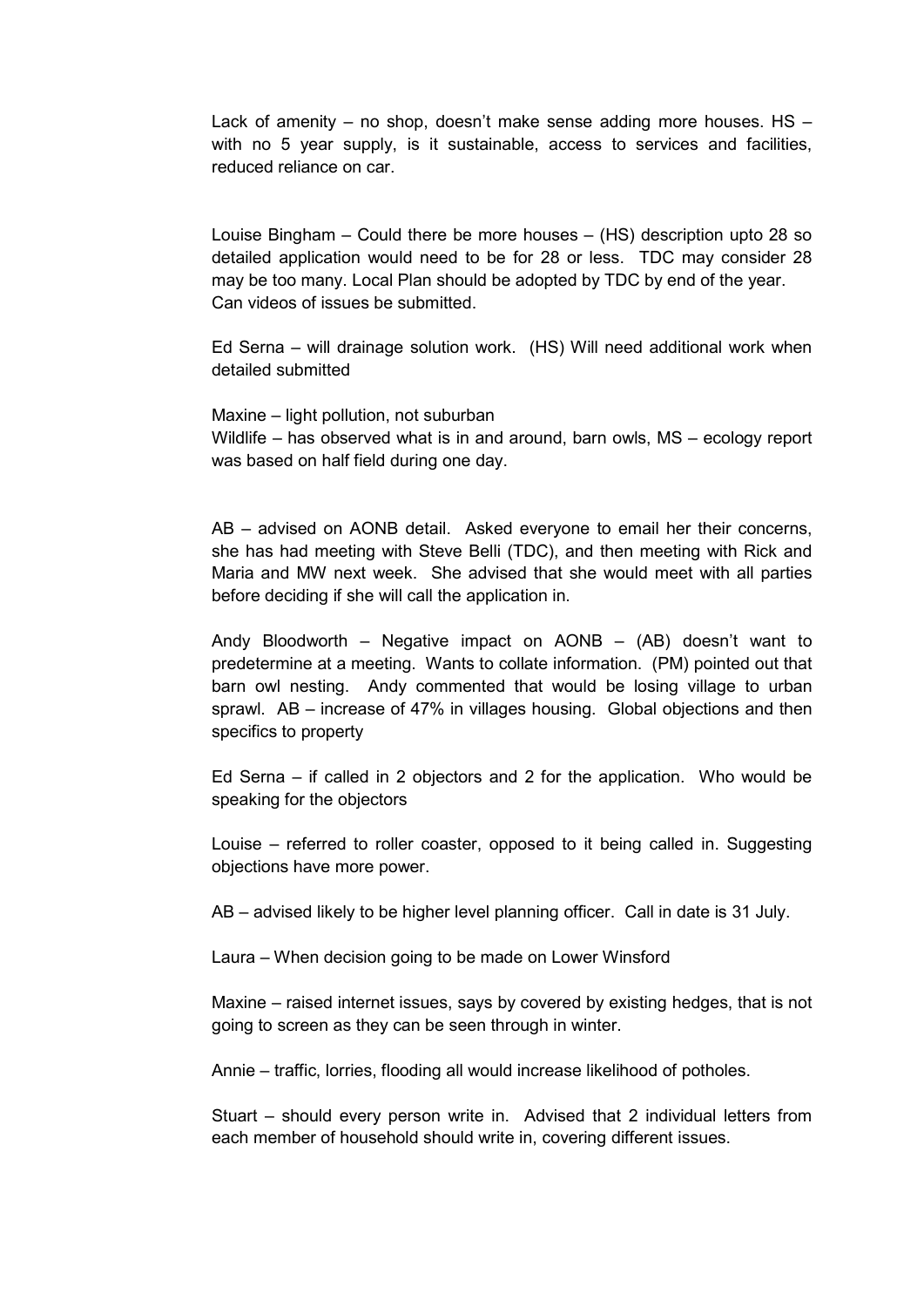Margaret – is it houses or bungalows –HS clear guidance in LVIA, that land near chapel would likely to be bungalows, some room in roof, some 2 storey houses, mix of unit sizes

Chris – Has FOI been carried out with TDC. Philip obtained information on Ricks communication with TDC. Officers no longer at Torridge.

Martin Reader – has anything been done about traffic calming outside school. Comments by DCC education advising of capacity – can we bring traffic issue up with DCC education. MW advised regularly bring it up to County Councillor.

PM has any work be done on capacity of drainage system. SWW not objected – contacted SWW direct.

### 2. Planning

2.1 1/0622/2017/OUTM – Outline application (with all matters reserved) for the erection of up to 28 dwellings (including affordable) and provision of public open space and surface water attenuation together with associated access, parking and landscaping | Land Off St Helens Abbotsham Hugh proposed that we object to the application.

**Objection** 

The housing need survey carried out in 2014 identified that there was a need for 6 affordable dwellings in the parish. The proposed development would provide 12 affordable units. How can this be acceptable when it is twice as much as neede.

The development would increase the village by 47%. This would have a detrimental impact on the character and appearance of the village setting. There are already properties in the village that haven't sold so we feel that there is no need for this large scale development.

The agent's report refers to mains gas in the village. This is incorrect.

All dwellings would need to rely on oil or calor gas or most likely a renewable energy supply such as air source heat pump and pv panels.

The close proximity of dwellings to the rear of properties in St Helens and Pump lane is likely to cause overlooking, have an overbearing impact, and cause loss of light

#### **Traffic**

The increase in traffic from the site would have a very significant impact on the village road network, most particularly the junction from Old Road onto the main road. Visibility is poor with cars parked up the road at all times and exacerbated at school times where there are vehicles parked on junctions, and both sides of the road in both directions. School traffic also spills onto Old